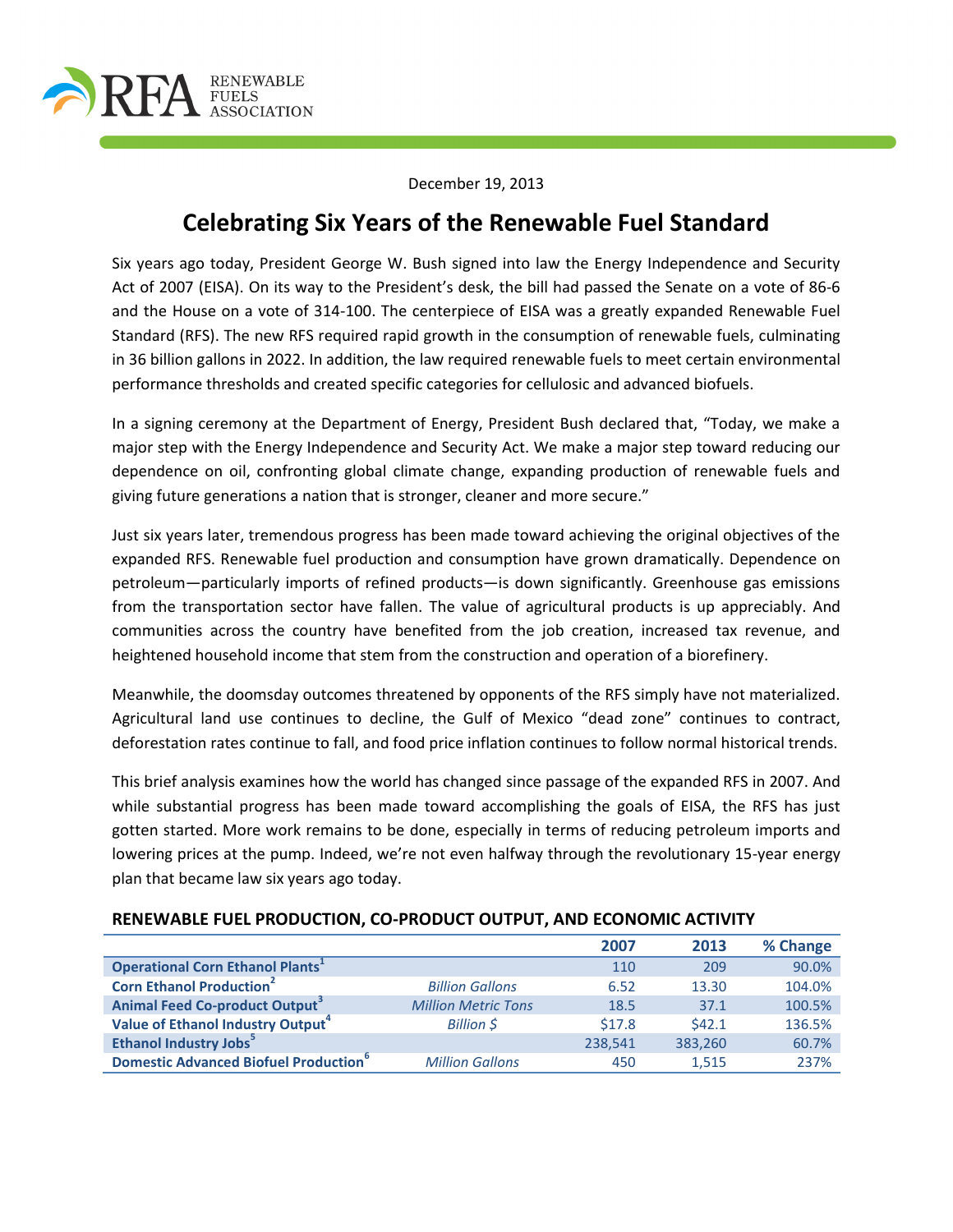#### **AGRICULTURAL IMPACTS**

|                                            |                        | 2007    | 2013    | % Change |
|--------------------------------------------|------------------------|---------|---------|----------|
| <b>Corn Production</b>                     | <b>Billion Bushels</b> | 13.04   | 13.99   | 7.3%     |
| <b>Average Corn Yield<sup>8</sup></b>      | <b>Bushels/Acre</b>    | 150.7   | 160.4   | 6.4%     |
| Corn Price (Season Avg.) <sup>9</sup>      | \$/Bushel              | \$4.20  | \$4.40  | 4.8%     |
| <b>U.S. Agricultural Land<sup>10</sup></b> | <b>Million Acres</b>   | 402     | 384     | $-4.5%$  |
| <b>Gross Value of Crops</b> <sup>11</sup>  | Billion \$             | \$150.1 | \$217.2 | 44.7%    |
| Gross Value of Livestock <sup>12</sup>     | Billion \$             | \$138.5 | \$181.5 | 31.0%    |
| Net Farm Income <sup>13</sup>              | <b>Billion \$</b>      | \$70    | \$131   | 87.1%    |

#### **ENVIRONMENTAL ISSUES**

|                                                                    |                            | 2007          | 2013  | % Change |
|--------------------------------------------------------------------|----------------------------|---------------|-------|----------|
| Size of Gulf Hypoxia Zone <sup>14</sup>                            | <b>Square Miles</b>        | 7.903         | 5,800 | $-26.6%$ |
| <b>Amazon Deforestation</b> <sup>15</sup>                          | <b>Square Miles</b>        | 4.498         | 1.798 | $-60.0%$ |
| <b>Transportation Sector CO2 Emissions</b> <sup>16</sup>           | <b>Million Metric Tons</b> | 2.040         | 1.817 | $-10.9%$ |
| <b>CO2e Emissions Avoided from Using Ethanol</b> <sup>17</sup>     | <b>Million Metric Tons</b> | 12.7          | 34.7  | 173.2%   |
| <b>Ethanol CO2e Emissions Reduction vs. Gasoline</b> <sup>18</sup> | %                          | $^{\sim}25\%$ | 34%   | n/a      |

# **FUEL PRICES**

|                                                      |                                   | 2007    | 2013     | % Change |
|------------------------------------------------------|-----------------------------------|---------|----------|----------|
| Oil Price <sup>19</sup>                              | \$/Barrel                         | \$72.34 | \$108.41 | 49.9%    |
| <b>Retail Diesel Price<sup>20</sup></b>              | $\frac{\zeta}{\mathcal{G}}$ allon | \$2.89  | \$3.92   | 35.6%    |
| <b>Retail Gasoline Price (Regular)</b> <sup>21</sup> | $\frac{\zeta}{\mathcal{G}}$ allon | \$2.80  | \$3.50   | 25.2%    |
| <b>Wholesale (Rack) Ethanol Price</b> <sup>22</sup>  | $\frac{\zeta}{\mathcal{G}}$ allon | \$2.24  | \$2.47   | 10.3%    |

# **PETROLEUM IMPORT DEPENDENCE**

|                                                                       |                      | 2007  | 2013  | % Change |
|-----------------------------------------------------------------------|----------------------|-------|-------|----------|
| Crude Oil Imports, as % of U.S. Crude Oil Demand <sup>23</sup>        | %                    | 66.2% | 51.0% | n/a      |
| Total Import Dependence: Crude Oil & Petroleum Products <sup>24</sup> | $\%$                 | 58.2% | 34.7% | n/a      |
| Gasoline Imports <sup>25</sup>                                        | <b>Billion Gals.</b> | 6.331 | 0.690 | $-89.1%$ |
| Ethanol, % of Gasoline Supply <sup>26</sup>                           | %                    | 4.6%  | 97%   | n/a      |

# **FOOD PRICES**

|                                                                        |                            | 2007    | 2013    | % Change |
|------------------------------------------------------------------------|----------------------------|---------|---------|----------|
| World Food Prices <sup>27</sup>                                        | Index                      | 191.4   | 206.3   | 7.8%     |
| U.S. General Inflation (Consumer Price Index, All Items) <sup>28</sup> | <i><u><b>Index</b></u></i> | 210.0   | 233.1   | 11.0%    |
| U.S. Food Prices (Consumer Price Index, Food at Home) <sup>29</sup>    | <i><u><b>Index</b></u></i> | 205.2   | 233.6   | 13.8%    |
| Avg. Household Spending on Food at Home (Groceries) <sup>30</sup>      | <i><b>S/Household</b></i>  | \$3,465 | \$3,921 | 13.2%    |
| Avg. Household Spending on Food Away from Home <sup>31</sup>           | \$/Household               | \$2,668 | \$2,678 | 0.4%     |
| Change in U.S. Food Prices from Previous Year <sup>32</sup>            | %                          | 3.9%    | 2.0%    | n/a      |
| <b>Retail Price of Milk</b> <sup>33</sup>                              | <i><b>S/Gallon</b></i>     | \$3.87  | \$3.46  | $-10.5%$ |
| Retail Price of Eggs, Grade A, Large <sup>34</sup>                     | <i><b>S/Dozen</b></i>      | \$2.10  | \$1.93  | $-8.3%$  |
| <b>Retail Price of Chicken Breast, Boneless</b> <sup>35</sup>          | $\frac{\zeta}{Lb}$ .       | \$3.38  | \$3.65  | 8.2%     |
| Retail Price of Pork Chops, Center Cut, Bone-In <sup>36</sup>          | $\frac{\zeta}{Lb}$ .       | \$3.38  | \$3.69  | 9.2%     |